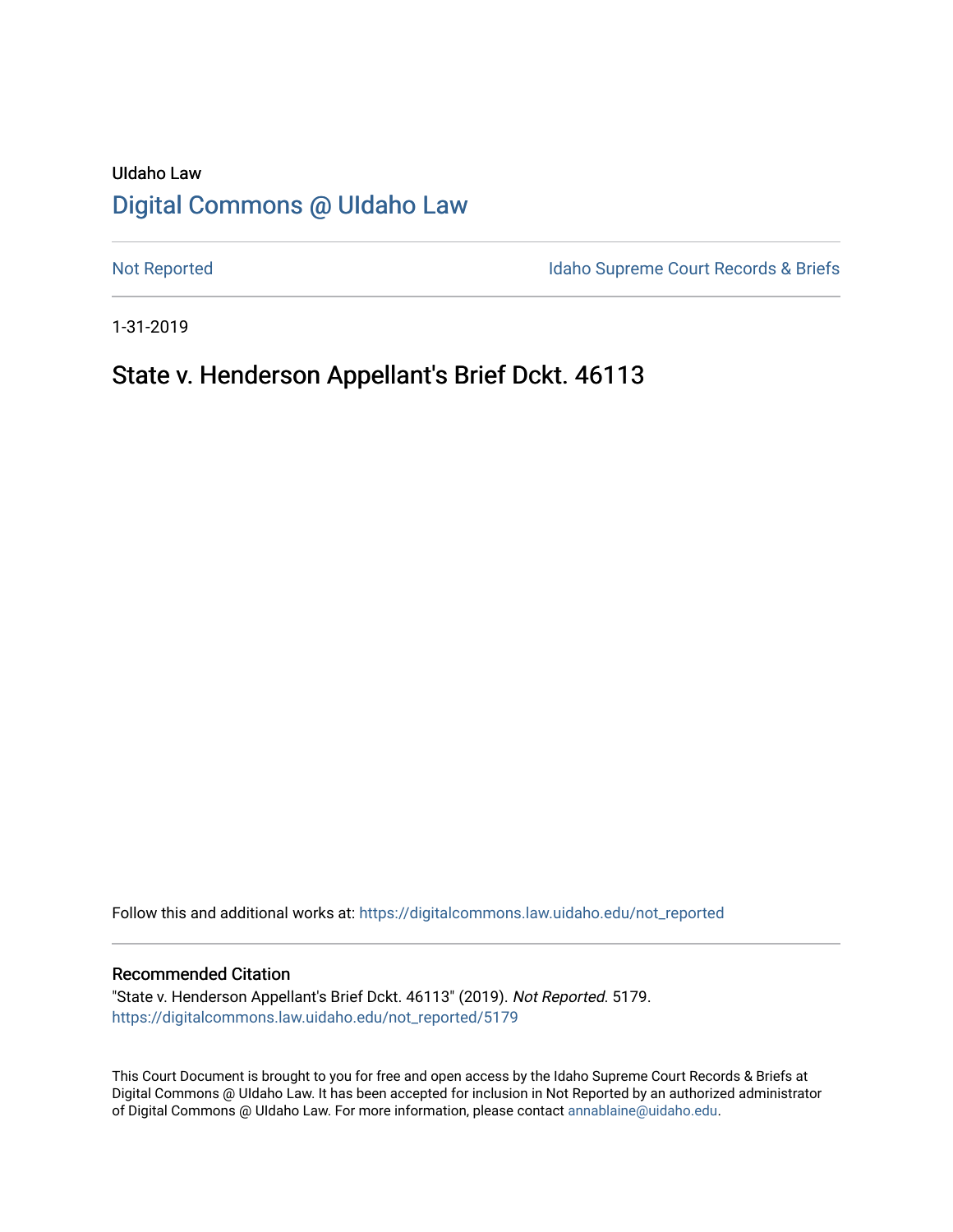Electronically Filed 1/31/2019 8:51 AM Idaho Supreme Court Karel Lehrman, Clerk of the Court By: Brad Thies, Deputy Clerk

ERIC D. FREDERICKSEN State Appellate Public Defender I.S.B. #6555

JUSTIN M. CURTIS Deputy State Appellate Public Defender I.S.B. #6406 322 E. Front Street, Suite 570 Boise, Idaho 83702 Phone: (208) 334-2712 Fax: (208) 334-2985 E-mail: documents@sapd.state.id.us

#### IN THE SUPREME COURT OF THE STATE OF IDAHO

| STATE OF IDAHO,       |                                       |
|-----------------------|---------------------------------------|
| Plaintiff-Respondent, | NO. 46113-2018                        |
|                       | <b>BANNOCK COUNTY NO. CR-2017-186</b> |
| V.                    |                                       |
| CALEB ADAM HENDERSON, | <b>APPELLANT'S BRIEF</b>              |
| Defendant-Appellant.  |                                       |
|                       |                                       |

## STATEMENT OF THE CASE

#### Nature of the Case

Caleb Adam Henderson appeals from his judgment of conviction and the district court's order suspending his sentence following a period of retained jurisdiction. Mr. Henderson asserts that the district court abused its discretion by imposing an excessive underlying sentence.

## Statement of the Facts & Course of Proceedings

On December 13, 2016, Talissa Larsen reported that she had been in an altercation with her husband, Mr. Henderson. (Presentence Investigation Report (*hereinafter*, PSI), p.2.) Mr. Henderson had said that he was going to check on children that lived in another residence;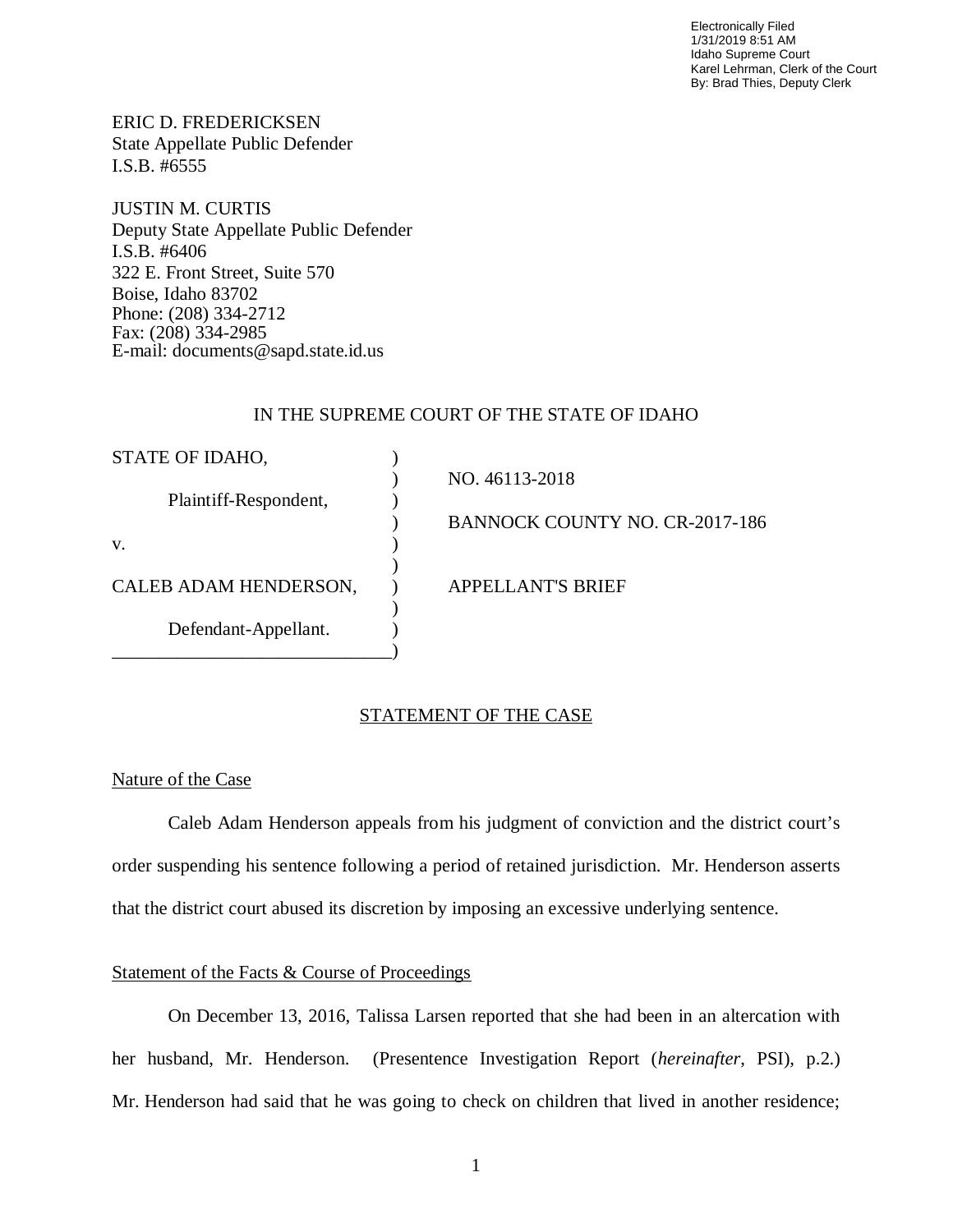she became upset because they were not his children and she thought that if he was concerned, he should call the police. (PSI, p.2.) Ms. Larsen reported that Mr. Henderson then slapped her in the face, pushed her down on the bed, and choked her. (PSI, p.3.)

Mr. Henderson was charged with attempted strangulation. (R., p.44.) He pleaded guilty and the district court imposed a unified sentence of nine years, with three years fixed, and the court retained jurisdiction. (R., pp.165, 173.) Following the period of retained jurisdiction, the court suspended the sentence and placed Mr. Henderson on probation for a period of six years. (R., p.180.) Mr. Henderson appealed. (R., p.186.) He asserts that the district court abuse its discretion by imposing an excessive underlying sentence.

#### ISSUE

Did the district court abuse its discretion when it imposed a unified sentence of nine years, with three years fixed, upon Mr. Henderson following his plea of guilty to attempted strangulation?

#### ARGUMENT

## The District Court Abused Its Discretion When It Imposed A Unified Sentence Of Nine Years, With Three Years Fixed, Upon Mr. Henderson Following His Plea Of Guilty To Attempted Strangulation

"It is well-established that '[w]here a sentence is within statutory limits, an appellant has the burden of showing a clear abuse of discretion on the part of the court imposing the sentence.'" *State v. Pierce*, 150 Idaho 1, 5 (2010) (quoting *State v. Jackson*, 130 Idaho 293, 294 (1997) (alteration in original)). Here, Mr. Henderson's sentence does not exceed the statutory maximum. Accordingly, to show that the sentence imposed was unreasonable, Mr. Henderson "must show that the sentence, in light of the governing criteria, is excessive under any reasonable view of the facts." *State v. Strand*, 137 Idaho 457, 460 (2002).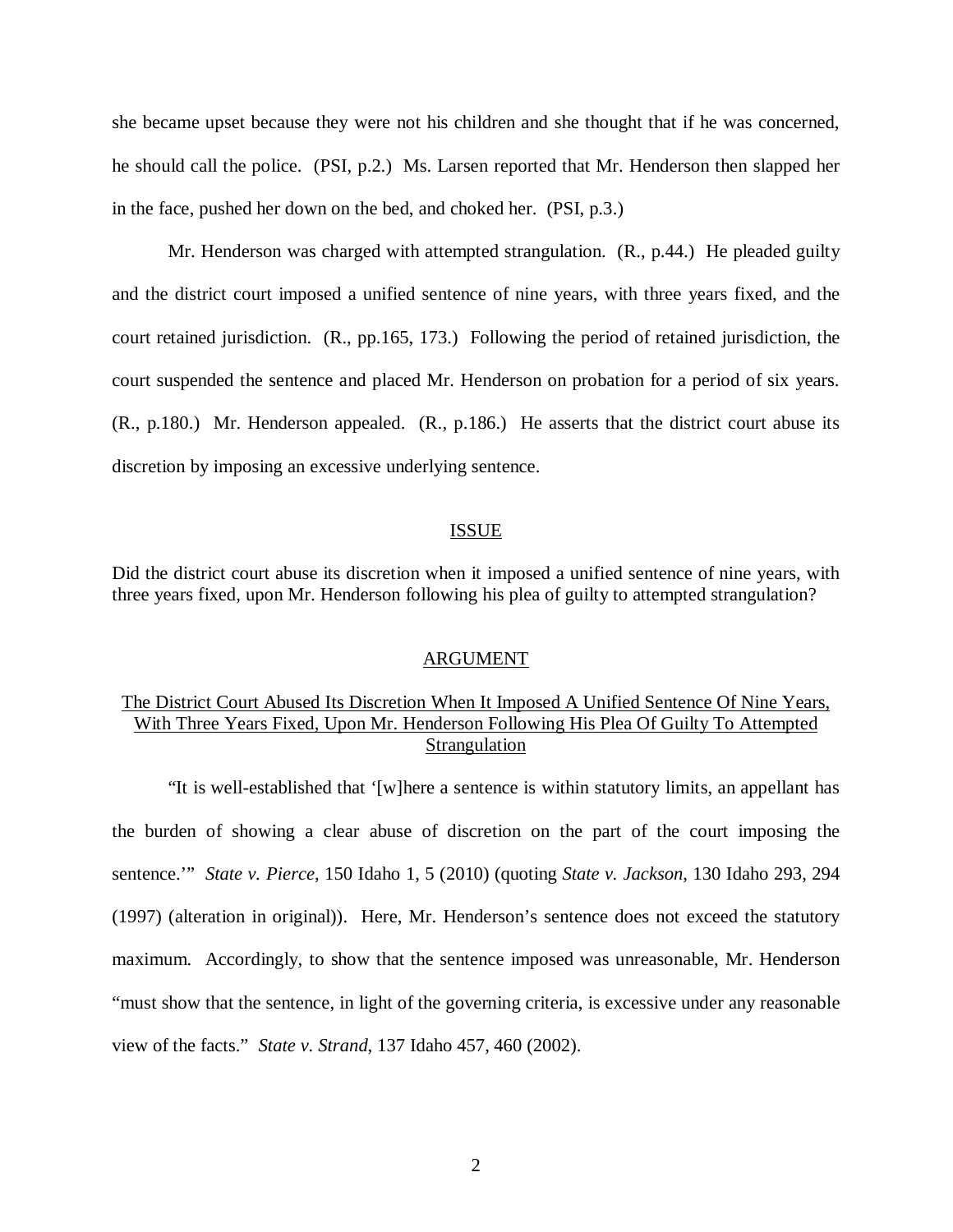"'Reasonableness' of a sentence implies that a term of confinement should be tailored to the purpose for which the sentence is imposed." *State v. Adamcik*, 152 Idaho 445, 483 (2012)

(quoting *State v. Stevens*, 146 Idaho 139, 148 (2008)).

In examining the reasonableness of a sentence, the Court conducts an independent review of the entire record available to the trial court at sentencing, focusing on the objectives of criminal punishment: (1) protection of society; (2) deterrence of the individual and the public; (3) possibility of rehabilitation; and (4) punishment or retribution for wrongdoing.

*Stevens*, 146 Idaho at 148. "A sentence is reasonable if it appears necessary to accomplish the primary objective of protecting society and to achieve any or all of the related goals of deterrence, rehabilitation, or retribution." *State v. Delling*, 152 Idaho 122, 132 (2011).

Looking back on the incident, Mr. Henderson wrote, "I feel like I tore apart a good future

and will always feel pain from this crime in my heart." (PSI, p.4.) Further, he had spent his time

in the county jail thinking about what had been happening in his life. He informed the court,

The thing that gets me most is that my kids aren't being taken care of. Their child support is not being paid. My oldest boy went through driver's training without me even there.

While I was sitting in the Bannock County Jail, they defaulted me on two of my other kids, and they moved out of state. And now their oldest has no communication with the two youngest. And I was defaulted because I haven't been able to pursue counsel, because I'm not out working and being able to be able to get the counsel that I need.

And I've had [a] mental health evaluation that said that outpatient treatment would be better than inpatient treatment.

 $(Tr, p.6, L11 - p.7, L.2.)$  $(Tr, p.6, L11 - p.7, L.2.)$  $(Tr, p.6, L11 - p.7, L.2.)$ <sup>1</sup> He also informed the court that had a job with Amy's Kitchen and he would be able to provide for his family. (Tr., p.7, Ls.4-8.) Mr. Henderson therefore requested that the court place him on probation. (Tr., p.6, Ls.8-9.)

<span id="page-3-0"></span><sup>&</sup>lt;sup>1</sup> Transcript citations are to the September 29, 2017 sentencing hearing.